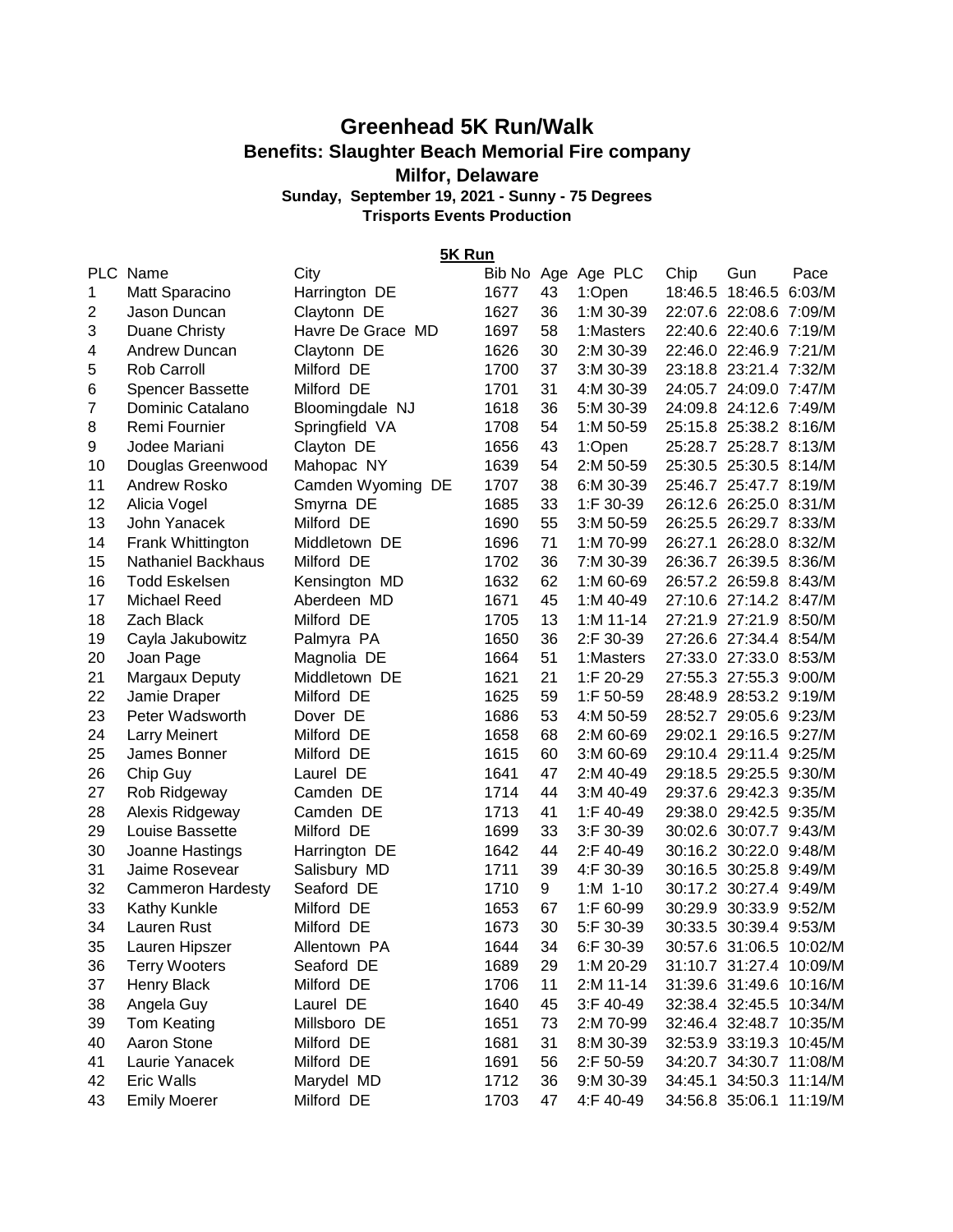| 44 | Ben Black               | Milford DE        | 1704 | 46 | 4:M 40-49    |         | 34:56.9 35:06.0 11:19/M |
|----|-------------------------|-------------------|------|----|--------------|---------|-------------------------|
| 45 | Alyssa Prettyman        | Lewes DE          | 1668 | 28 | 2:F 20-29    |         | 35:06.4 35:23.4 11:25/M |
| 46 | Molly Breeding          | Harrington DE     | 1698 | 60 | $2:$ F 60-99 |         | 35:31.6 35:42.5 11:31/M |
| 47 | Jared Whaley            | Lewes DE          | 1687 | 32 | 10:M 30-39   |         | 35:32.8 35:49.7 11:33/M |
| 48 | <b>Heather Hennessy</b> | Dover DE          | 1643 | 53 | $3:$ F 50-59 |         | 35:50.7 35:57.3 11:36/M |
| 49 | Taffi Lang              | Dover DE          | 1654 | 51 | $4:$ F 50-59 |         | 36:09.6 36:16.2 11:42/M |
| 50 | Louise Holt             | Milford DE        | 1646 | 64 | $3:$ F 60-99 |         | 36:47.2 36:55.6 11:55/M |
| 51 | <b>Larry Price</b>      | Middletown DE     | 1669 | 79 | $3: M$ 70-99 |         | 36:58.4 37:05.9 11:58/M |
| 52 | Kate Fleming            | Milford DE        | 1634 | 39 | $7:$ F 30-39 |         | 37:03.9 37:12.0 12:00/M |
| 53 | Arleen Murchison        | Dover DE          | 1661 | 59 | $5:$ F 50-59 |         | 42:49.8 43:01.0 13:53/M |
| 54 | Georgia Yuan            | Washington DC     | 1692 | 67 | $4:$ F 60-99 |         | 44:12.8 44:27.4 14:20/M |
| 55 | Morris Deputy           | Middletown DE     | 1622 | 49 | $5: M$ 40-49 |         | 44:38.6 44:42.6 14:25/M |
| 56 | Leeann Waltz            | Milton DE         | 1709 | 59 | $6:$ F 50-59 |         | 44:40.5 44:52.4 14:29/M |
| 57 | Don Stein               | Dover DE          | 1478 | 72 | 4:M 70-99    |         | 45:35.4 45:51.4 14:48/M |
| 58 | <b>Charles Matthews</b> | Camden Wyoming DE | 1657 | 73 | 5:M 70-99    | 47:14.1 | 47:21.7 15:17/M         |
|    |                         |                   |      |    |              |         |                         |

**5K WALK**

| <b>PLC</b> | Name                        | City                    | Bib No |    | Age Age PLC    | Chip            | Gun             | Pace                    |
|------------|-----------------------------|-------------------------|--------|----|----------------|-----------------|-----------------|-------------------------|
| 1          | Don Zalenski                | Magnolia DE             | 1693   | 75 | 1:WLK          |                 | 37:18.2 37:18.2 | 12:02/M                 |
| 2          | <b>Nick Eckhart</b>         | Baltimore MD            | 1499   | 25 | 2:WLK          |                 |                 | 37:22.0 37:22.0 12:03/M |
| 3          | Abby Chow                   | Felton DE               | 1619   | 29 | 1:WLK          |                 | 39:04.8 39:04.8 | 12:36/M                 |
| 4          | Amy Zook                    | Magnolia DE             | 1695   | 44 | 2:WLK          | 39:08.1         | 39:08.1         | 12:37/M                 |
| 5          | <b>Tom Molin</b>            | Townsend DE             | 1660   | 69 | 3:WLK          |                 |                 | 41:45.4 41:45.4 13:28/M |
| 6          | Alan Firlein                | Rock Hall MD            | 1633   | 83 | 4:WLK          |                 |                 | 41:53.2 41:53.2 13:31/M |
| 7          | Rosita Burton               | Lincoln DE              | 1616   | 49 | 3:WLK          |                 | 42:56.6 42:56.6 | 13:51/M                 |
| 8          | <b>Barry Breeding</b>       | Harrington DE           | 1473   | 62 | 5:WLK          |                 |                 | 43:16.2 43:16.2 13:57/M |
| 9          | Lauren Chow                 | Wilmington DE           | 1198   | 27 | 4:WLK          |                 |                 | 44:17.6 44:17.6 14:17/M |
| 10         | <b>Brennan Soileau</b>      | San Antonio TX          | 1199   | 28 | 1:M 1-99       |                 |                 | 44:24.0 44:30.8 14:22/M |
| 11         | Alex Zebrowski              | Milton DE               | 1694   | 34 | 2:M 1-99       |                 | 44:49.6 45:01.5 | 14:31/M                 |
| 12         | Geraldine Dallesandro       | Magnolia DE             | 639    | 61 | $1:$ F 1-99    |                 | 45:00.9 45:11.9 | 14:35/M                 |
| 13         | Jessica Kerin               | Milton DE               | 1652   | 28 | 5:WLK          |                 | 45:02.0 45:02.0 | 14:32/M                 |
| 14         | <b>Bob Carroll</b>          | Milford DE              | 514    | 82 | 3:M 1-99       | 45:18.4 45:36.1 |                 | 14:43/M                 |
| 15         | Marta Raccio                | Dover DE                | 1670   | 63 | 2:F 1-99       |                 | 47:41.2 47:56.6 | 15:28/M                 |
| 16         | Sheena Rosko                | Camden Wyoming DE       | 666    | 39 | $3:F$ 1-99     |                 | 47:41.3 47:56.5 | 15:28/M                 |
| 17         | Kaitlyn Rosko               | Camden Wyoming DE       | 669    | 18 | 4:F 1-99       |                 |                 | 47:42.1 47:56.7 15:28/M |
| 18         | Tyjeen Erisman              | Milford DE              | 1631   | 14 | 4:M<br>1-99    |                 | 48:15.5 48:34.6 | 15:40/M                 |
| 19         | Millie Donnell              | Milford DE              | 1624   | 70 | 5:F 1-99       |                 | 49:24.6 49:40.4 | 16:01/M                 |
| 20         | Mike Erisman                | Milford DE              | 1629   | 65 | 5:M 1-99       |                 | 50:37.9 50:57.5 | 16:26/M                 |
| 21         | <b>Kathy Stalgaitis</b>     | Milford DE              | 1680   | 64 | $6:$ F 1-99    | 50:45.2 51:02.1 |                 | 16:28/M                 |
| 22         | <b>Bob Stalgaitis</b>       | Milford DE              | 1678   | 65 | 6:M 1-99       |                 | 50:47.9 51:05.7 | 16:29/M                 |
| 23         | Adam Bethke                 | Kensington MD           | 1613   | 30 | 7:M 1-99       |                 | 50:48.4 51:04.8 | 16:29/M                 |
| 24         | Carolyn Stalgaitis          | Kensington MD           | 1679   | 30 | 7:F 1-99       |                 |                 | 50:48.8 51:05.3 16:29/M |
| 25         | Jayvon Erisman              | Milford DE              | 1628   | 17 | $8:$ M<br>1-99 |                 | 50:53.3 50:57.3 | 16:26/M                 |
| 26         | Roxana Moayedi              | Milford DE              | 1659   | 70 | 8:F 1-99       |                 | 52:42.8 53:03.6 | 17:07/M                 |
| 27         | Dieter Bilitza              | Milford DE              | 1614   | 71 | 9:M 1-99       |                 | 52:43.3 53:04.3 | 17:07/M                 |
| 28         | <b>Tricia Anne Saunders</b> | Milford DE              | 1674   | 60 | $9:F$ 1-99     |                 | 52:43.9 53:03.5 | 17:07/M                 |
| 29         | Marie Noplock               | Lutherville Timonium MD | 1715   | 72 | 1-99<br>10:F   |                 | 52:57.7 53:17.8 | 17:12/M                 |
| 30         | Dana Byrd                   | Milford DE              | 1617   | 50 | 11:F 1-99      | 55:14.3 55:27.1 |                 | 17:53/M                 |
| 31         | Nina Shapiro                | Milford DE              | 474    | 67 | 12:F 1-99      |                 | 58:20.7 58:45.8 | 18:57/M                 |
| 32         | <b>Barry David</b>          | Milford DE              | 468    | 69 | 10:M 1-99      |                 | 58:21.9 58:46.0 | 18:57/M                 |

**Age Group Results**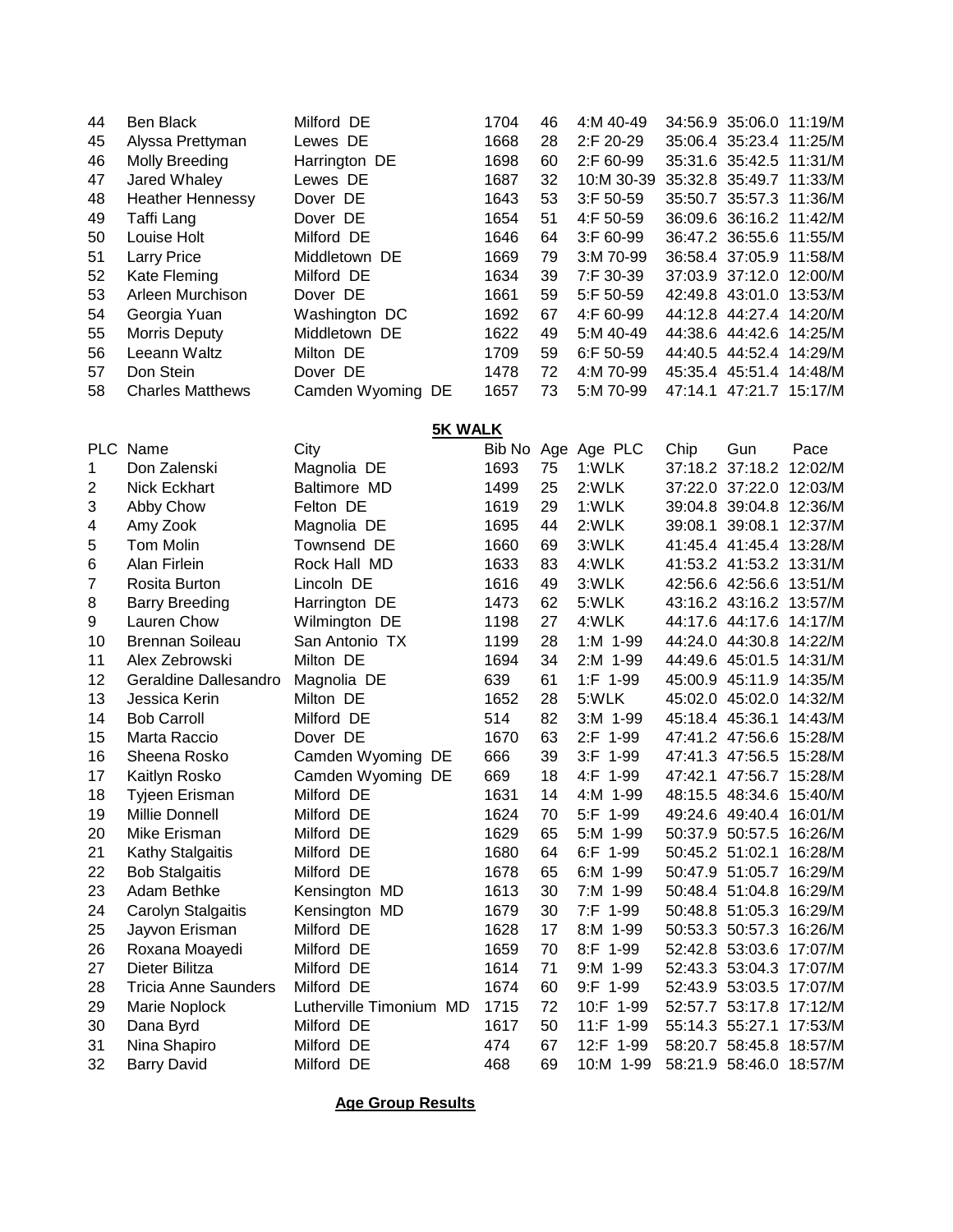## **Female Open Champion**

| 1                                            | PLC Name<br>Jodee Mariani                                                                                                          | City<br>Clayton DE                                                                                        | Age<br>43                                     | 9                                      | O'All Chip<br>25:28.7                                                                   | Gun<br>25:28.7                                                                         | Pace<br>8:13/M                                       |  |  |  |
|----------------------------------------------|------------------------------------------------------------------------------------------------------------------------------------|-----------------------------------------------------------------------------------------------------------|-----------------------------------------------|----------------------------------------|-----------------------------------------------------------------------------------------|----------------------------------------------------------------------------------------|------------------------------------------------------|--|--|--|
|                                              |                                                                                                                                    | <b>Female Masters Champion</b>                                                                            |                                               |                                        |                                                                                         |                                                                                        |                                                      |  |  |  |
| 1                                            | PLC Name<br>Joan Page                                                                                                              | City<br>Magnolia DE                                                                                       | Age<br>51                                     | 20                                     | O'All Chip<br>27:33.0                                                                   | Gun<br>27:33.0                                                                         | Pace<br>8:53/M                                       |  |  |  |
|                                              | <b>Female 10 and Under</b>                                                                                                         |                                                                                                           |                                               |                                        |                                                                                         |                                                                                        |                                                      |  |  |  |
| 1                                            | PLC Name<br>No Finishers                                                                                                           | City                                                                                                      | Age<br>1                                      |                                        | O'All Chip                                                                              | Gun                                                                                    | Pace                                                 |  |  |  |
|                                              |                                                                                                                                    | Female 11 to 14                                                                                           |                                               |                                        |                                                                                         |                                                                                        |                                                      |  |  |  |
| 1                                            | PLC Name<br>No Finishers                                                                                                           | City                                                                                                      | Age<br>11                                     |                                        | O'All Chip                                                                              | Gun                                                                                    | Pace                                                 |  |  |  |
|                                              | Female 15 to 19                                                                                                                    |                                                                                                           |                                               |                                        |                                                                                         |                                                                                        |                                                      |  |  |  |
| 1                                            | PLC Name<br>No Finishers                                                                                                           | City                                                                                                      | Age<br>15                                     |                                        | O'All Chip                                                                              | Gun                                                                                    | Pace                                                 |  |  |  |
|                                              |                                                                                                                                    | Female 20 to 29                                                                                           |                                               |                                        |                                                                                         |                                                                                        |                                                      |  |  |  |
| 1<br>2                                       | PLC Name<br>Margaux Deputy<br>Alyssa Prettyman                                                                                     | City<br>Middletown DE<br>Lewes DE                                                                         | Age<br>21<br>28                               | 21<br>45                               | O'All Chip<br>27:55.3<br>35:06.4                                                        | Gun<br>27:55.3 9:00/M                                                                  | Pace<br>35:23.4 11:25/M                              |  |  |  |
|                                              |                                                                                                                                    | Female 30 to 39                                                                                           |                                               |                                        |                                                                                         |                                                                                        |                                                      |  |  |  |
| 1<br>2<br>3<br>4<br>5<br>6<br>$\overline{7}$ | PLC Name<br>Alicia Vogel<br>Cayla Jakubowitz<br>Louise Bassette<br>Jaime Rosevear<br>Lauren Rust<br>Lauren Hipszer<br>Kate Fleming | City<br>Smyrna DE<br>Palmyra PA<br>Milford DE<br>Salisbury MD<br>Milford DE<br>Allentown PA<br>Milford DE | Age<br>33<br>36<br>33<br>39<br>30<br>34<br>39 | 12<br>19<br>29<br>31<br>34<br>35<br>52 | O'All Chip<br>26:12.6<br>27:26.6<br>30:02.6<br>30:16.5<br>30:33.5<br>30:57.6<br>37:03.9 | Gun<br>26:25.0<br>27:34.4 8:54/M<br>30:07.7 9:43/M<br>30:25.8 9:49/M<br>30:39.4 9:53/M | Pace<br>8:31/M<br>31:06.5 10:02/M<br>37:12.0 12:00/M |  |  |  |
|                                              | Female 40 to 49                                                                                                                    |                                                                                                           |                                               |                                        |                                                                                         |                                                                                        |                                                      |  |  |  |
| $\mathbf 1$<br>$\overline{c}$<br>3<br>4      | PLC Name<br>Alexis Ridgeway<br>Joanne Hastings<br>Angela Guy<br><b>Emily Moerer</b>                                                | City<br>Camden DE<br>Harrington DE<br>Laurel DE<br>Milford DE                                             | Age<br>41<br>44<br>45<br>47                   | 28<br>30<br>38<br>43                   | O'All Chip<br>29:38.0<br>30:16.2<br>32:38.4<br>34:56.8                                  | Gun<br>29:42.5<br>30:22.0 9:48/M<br>35:06.1                                            | Pace<br>9:35/M<br>32:45.5 10:34/M<br>11:19/M         |  |  |  |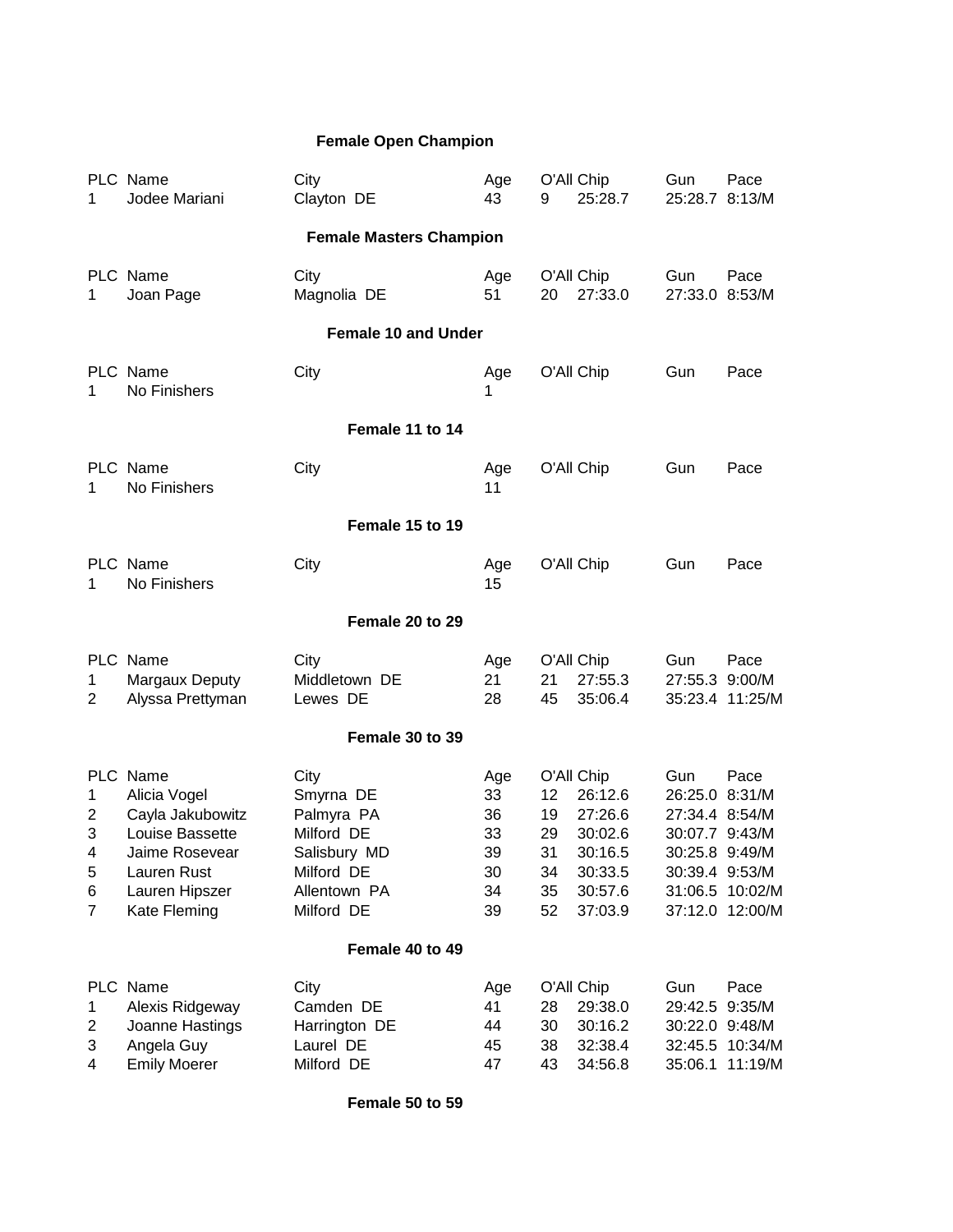| 1<br>2<br>3<br>4<br>5<br>6 | PLC Name<br>Jamie Draper<br>Laurie Yanacek<br><b>Heather Hennessy</b><br>Taffi Lang<br>Arleen Murchison<br>Leeann Waltz | City<br>Milford DE<br>Milford DE<br>Dover DE<br>Dover DE<br>Dover DE<br>Milton DE | Age<br>59<br>56<br>53<br>51<br>59<br>59 | 22<br>41<br>48<br>49<br>53<br>56 | O'All Chip<br>28:48.9<br>34:20.7<br>35:50.7<br>36:09.6<br>42:49.8<br>44:40.5 | Gun<br>28:53.2 9:19/M            | Pace<br>34:30.7 11:08/M<br>35:57.3 11:36/M<br>36:16.2 11:42/M<br>43:01.0 13:53/M<br>44:52.4 14:29/M |  |
|----------------------------|-------------------------------------------------------------------------------------------------------------------------|-----------------------------------------------------------------------------------|-----------------------------------------|----------------------------------|------------------------------------------------------------------------------|----------------------------------|-----------------------------------------------------------------------------------------------------|--|
|                            |                                                                                                                         | <b>Female 60 and Over</b>                                                         |                                         |                                  |                                                                              |                                  |                                                                                                     |  |
| 1<br>2<br>3<br>4           | PLC Name<br>Kathy Kunkle<br><b>Molly Breeding</b><br>Louise Holt<br>Georgia Yuan                                        | City<br>Milford DE<br>Harrington DE<br>Milford DE<br>Washington DC                | Age<br>67<br>60<br>64<br>67             | 33<br>46<br>50<br>54             | O'All Chip<br>30:29.9<br>35:31.6<br>36:47.2<br>44:12.8                       | Gun<br>30:33.9 9:52/M<br>36:55.6 | Pace<br>35:42.5 11:31/M<br>11:55/M<br>44:27.4 14:20/M                                               |  |
| <b>Male Open Champion</b>  |                                                                                                                         |                                                                                   |                                         |                                  |                                                                              |                                  |                                                                                                     |  |
| 1                          | PLC Name<br>Matt Sparacino                                                                                              | City<br>Harrington DE                                                             | Age<br>43                               | 1                                | O'All Chip<br>18:46.5                                                        | Gun<br>18:46.5 6:03/M            | Pace                                                                                                |  |
|                            |                                                                                                                         | <b>Male Masters Champion</b>                                                      |                                         |                                  |                                                                              |                                  |                                                                                                     |  |
| 1                          | PLC Name<br>Duane Christy                                                                                               | City<br>Havre De Grace MD                                                         | Age<br>58                               | 3                                | O'All Chip<br>22:40.6                                                        | Gun<br>22:40.6 7:19/M            | Pace                                                                                                |  |
|                            |                                                                                                                         | <b>Male 10 and Under</b>                                                          |                                         |                                  |                                                                              |                                  |                                                                                                     |  |
| 1                          | PLC Name<br><b>Cammeron Hardesty</b>                                                                                    | City<br>Seaford DE                                                                | Age<br>9                                | 32                               | O'All Chip<br>30:17.2                                                        | Gun<br>30:27.4 9:49/M            | Pace                                                                                                |  |
|                            |                                                                                                                         | Male 11 to 14                                                                     |                                         |                                  |                                                                              |                                  |                                                                                                     |  |
| 1<br>2                     | PLC Name<br><b>Zach Black</b><br><b>Henry Black</b>                                                                     | City<br>Milford DE<br>Milford DE                                                  | Age<br>13<br>11                         | 18<br>37                         | O'All Chip<br>27:21.9<br>31:39.6                                             | Gun<br>27:21.9 8:50/M            | Pace<br>31:49.6 10:16/M                                                                             |  |
|                            |                                                                                                                         | Male 15 to 19                                                                     |                                         |                                  |                                                                              |                                  |                                                                                                     |  |
| 1                          | PLC Name<br>No Finishers                                                                                                | City                                                                              | Age<br>15                               |                                  | O'All Chip                                                                   | Gun                              | Pace                                                                                                |  |
| Male 20 to 29              |                                                                                                                         |                                                                                   |                                         |                                  |                                                                              |                                  |                                                                                                     |  |
| 1                          | PLC Name<br><b>Terry Wooters</b>                                                                                        | City<br>Seaford DE                                                                | Age<br>29                               | 36                               | O'All Chip<br>31:10.7                                                        | Gun                              | Pace<br>31:27.4 10:09/M                                                                             |  |
|                            |                                                                                                                         | Male 30 to 39                                                                     |                                         |                                  |                                                                              |                                  |                                                                                                     |  |
| 1                          | PLC Name<br>Jason Duncan                                                                                                | City<br>Claytonn DE                                                               | Age<br>36                               | $\overline{2}$                   | O'All Chip<br>22:07.6                                                        | Gun<br>22:08.6 7:09/M            | Pace                                                                                                |  |